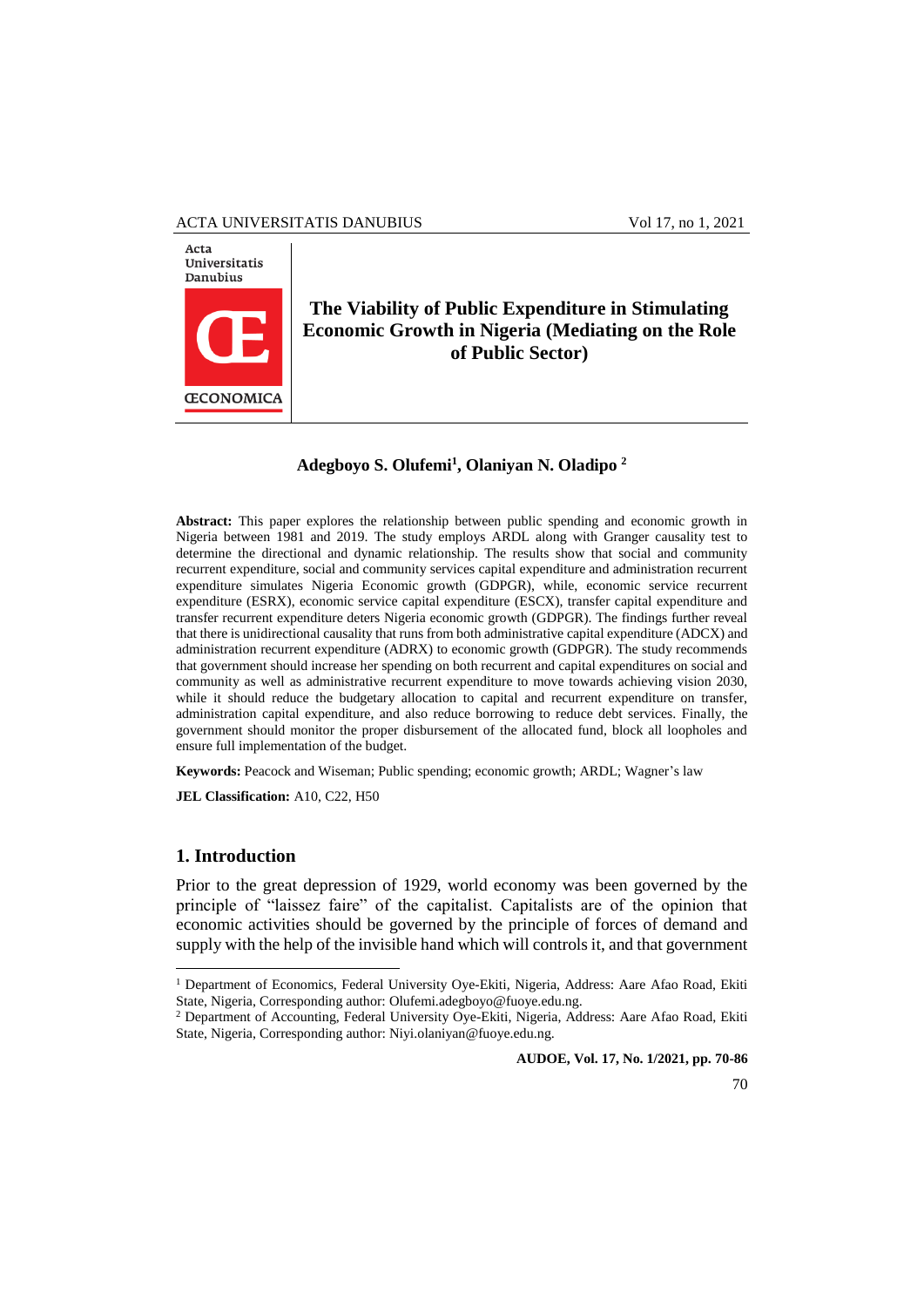should focus on the provision of security as well as maintenance of laws and order. However, in 1929 the world economy collapsed and the principle could no longer efficiently and equitably allocate economic resources. The inability of laissez-faire to stimulate the world economy from the collapse made the world to accept and adopt the philosophy of John Maynard Keynes who advocated for injection of purchasing power through public spending for the economy to get out of the depression i.e the government should spend itself out of the depression. With the help of Keynes philosophy, the world spends itself out of depression. Since then the issue of public expenditure has become a contemporary issue of discuss.

Bhatia (2002), noted that it is through public spending that infrastructure which promotes economic growth are created, regional disparities are reduced, social overheads are developed, education and training of the citizens are catered for etc. Rostow (1960), also identified public expenditure as an essential tool that developing nations like Nigeria needs to develop. He stated that for a country to move from the stage of precondition for take-off to the next stage of development there is need for social overhead capital, and this can mainly be provided by government because no private investor would invest in such project because it has long gestation period, rarely profitable, and has externalities. Thus, government has crucial role to play by providing such social overhead capital. Therefore, there is need for an increment in public expenditure for the economy to grow.

Chude and Chude (2013) are of the view that increased government spending is an effective tool that can stimulate overall demand for a stagnant economy and promote the greenhouse effect. There has been a consistent step-up in the volume of public spending in all lands of the world Nigeria inclusive, this is because the functions and responsibilities of government have been increasing consistently (Adegboyo, 2020). Keynes (1936) also noted that an increase in public expenditure would boost economic growth through the injection of purchasing power into the economy. Jhnigan (2000) also buttressed the importance of public expenditure by stating that public expenditure on social welfare can be used to reduce income inequalities, correct externalities, and regional disparities

Having placed the importance of public spending to economic development, it is essential to analyze the trend of Nigeria's government spending and economic growth rate as indicated in table 1 below.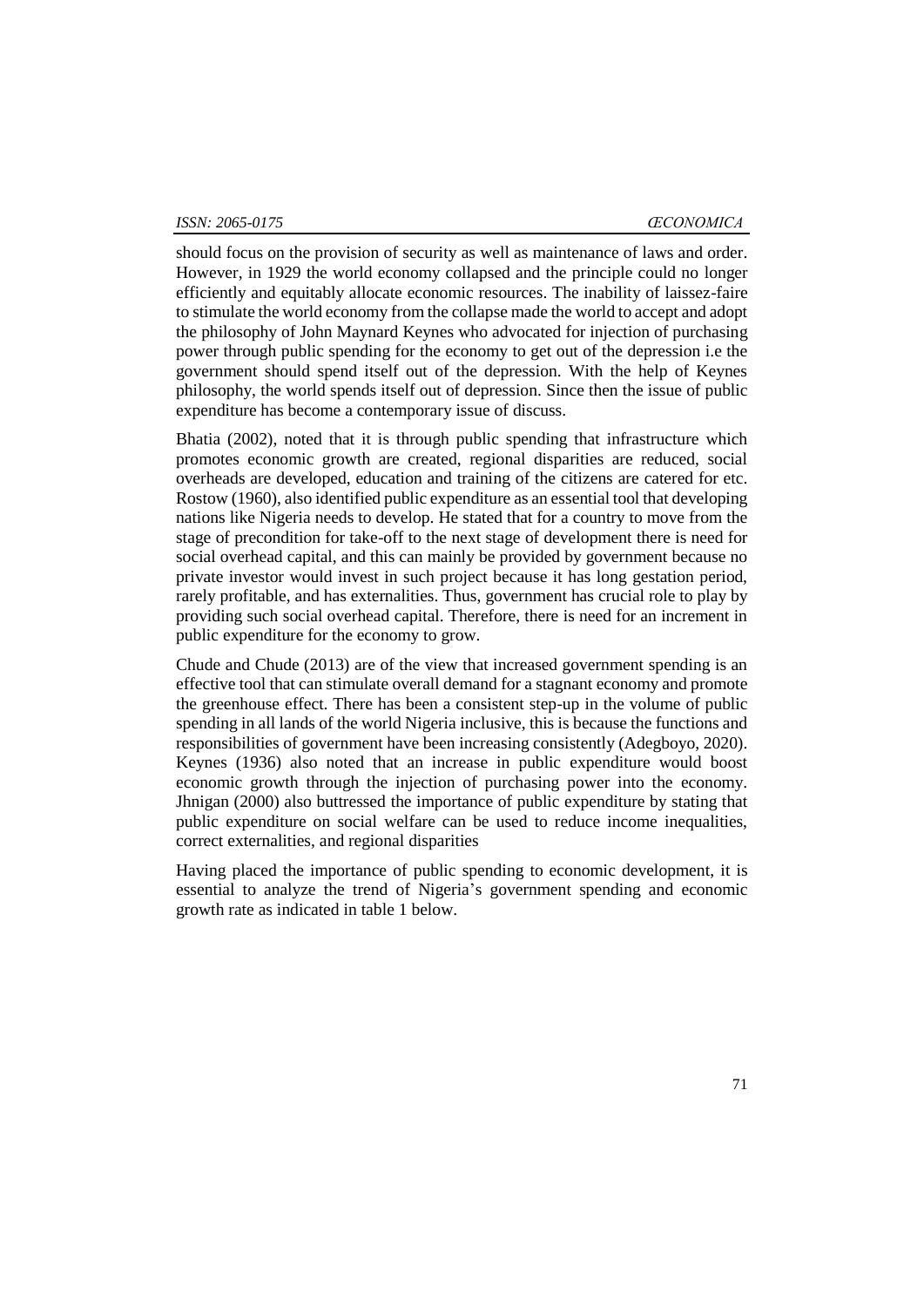|      | Total         |            |
|------|---------------|------------|
|      | expenditure   | GDP growth |
| year | (in billions) | rate       |
| 2010 | 4194.58       | 8.01       |
| 2011 | 4712.06       | 5.31       |
| 2012 | 4605.39       | 4.23       |
| 2013 | 5185.32       | 6.67       |
| 2014 | 4587.39       | 6.31       |
| 2015 | 4988.86       | 2.65       |
| 2016 | 5858.56       | $-1.62$    |
| 2017 | 6456.70       | 0.81       |
| 2018 | 7813.74       | 1.94       |

**Table 1. Nigeria's Public Expenditure from 2010 to 2018**

Keynes (1936), postulated that increase in public spending would stimulate economic growth, however, in Nigeria the economic growth have not commensurate with the increased expenditure as revealed in table 1 above, so there is need to investigate the pattern of Nigeria's public expenditure to know the reason why Nigeria has not develop despite the huge public expenditure. Also, there have been mixed result on how pattern of public expenditure affects economic growth.

Researchers like Fajingbesi and Odusola (1999), Oziengbe (2013) showed that only capital spending contributed positively to economic growth while researchers like Oke (2013), Ogiogio (1995), Oyediran, Sanni, Adedoyin and Oyewole (2016), Idenyi, Obinna, Agbi, and Ogbonnaya (2016) found that only recurrent expenditure contributed positively to economic growth, therefore, this study would investigate into which pattern of expenditure contributes to the economic growth of Nigeria. Also, there is continuous argument about the impact of aggregate public expenditure on economic growth, as some researchers like Agbonkhese and Asekome (2014), Oyinlola (1993), found that government spending positively stimulates economic growth while researchers like Laudau (1983) argued that public expenditure inhibits economic growth, while others like Akpan (2005), Maku (2014), Usman, Mobolaji, Kilishi, Yaru and Yakubu (2011) noted that there is no relationship between the two variables. So there is a need to investigate further.

Researchers like Egbetunde and Fasanya (2013), Oke (2013), Ogiogio (1995), Oyediran, Sanni, Adedoyin and Oyewole (2016) and Oziengbe (2013) who conducted research on the impact of government expenditure on economic growth made use of aggregate expenditure, capital expenditures and recurrent expenditures while researchers like Robinson, Eravwoke and Ukavwe (2014), Akpan (2005), Castles and Dowrick (1990), Devarajan Swaroop and Zou (1996), Seymour (1997) and Nitoyet al (2003) used disaggregated expenditure: education, health, etc. To get the accurate result, this research work would combine both pattern and disaggregated expenditure approach in conducting this research.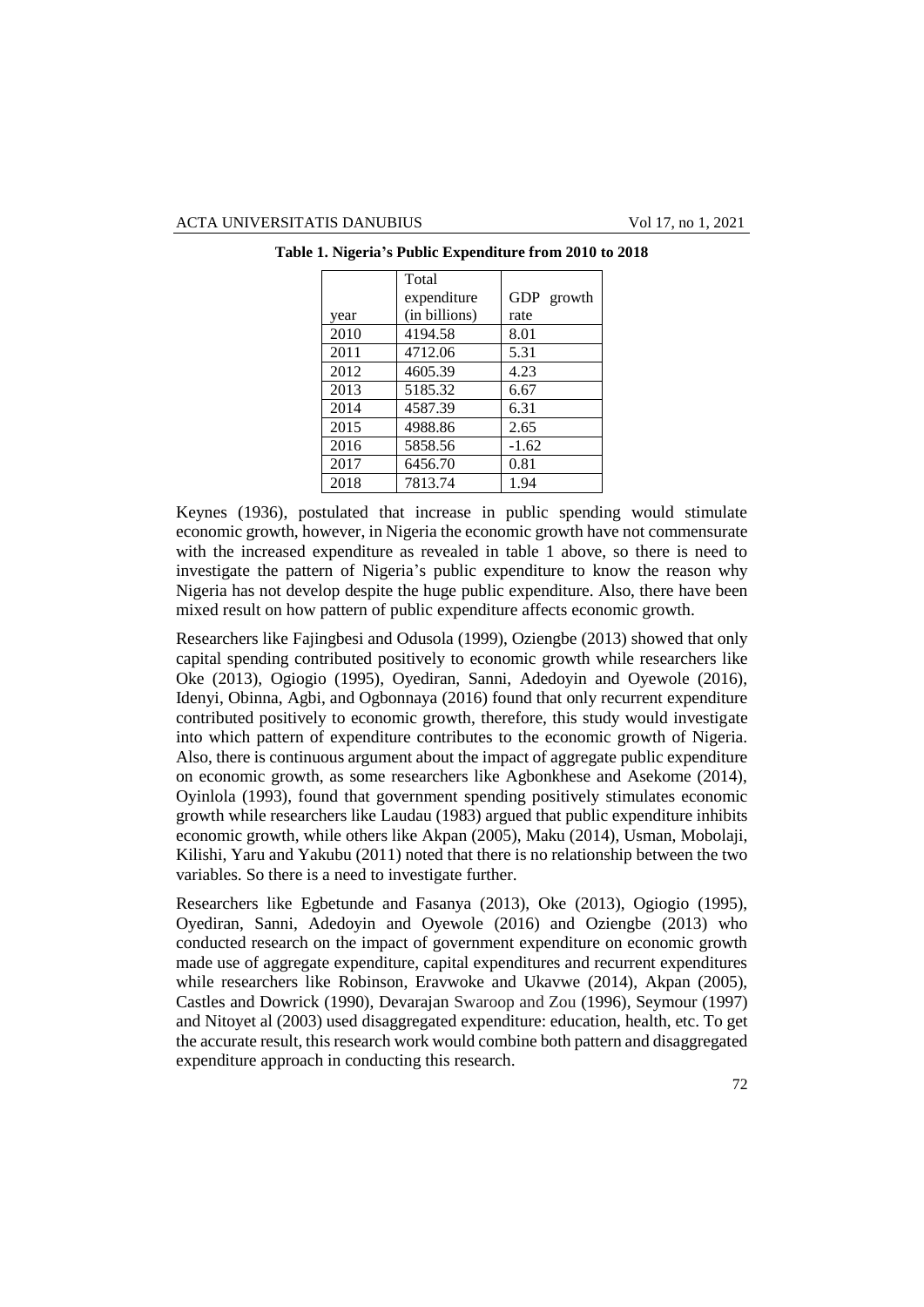In addition, there are differing views about the causal link between public spending and economic growth. Researchers like Komain et al. (2007), Odo, Nwachukwu, Agbi and Okoro (2016) argued that there is a unidirectional causality that ranges from government spending to economic growth, which was in tandem with the Keynes ideology. The second category of researchers argued that there is a unidirectional causality that runs from economic growth in public spending, which conform to the theory of Wagner (1983) while the third set of researchers like Loizides and Vamvouks (2005) argued that there is a bidirectional causality between government expenditure and economic growth. So this research work would invest to determine the causal relationship between government spending and economic growth in Nigeria.

# **2. Theoretical Framework**

#### **2.1. Wagner's Law**

The law was propounded by a German Economist named Adolf Wagner in 1893. He conducted an empirical research into the rising expenditure of Germany and other European nations in the  $19<sup>th</sup>$  century. According to his findings, he proposed legislation entitled "An Act to Increase Public Participatory Government Activity". Wagner stated that as economic develops due to increased industrialization and urbanization, the volume of public expenditure increases as a result of increased function of the government. Wagner indicated that government expenditure is occasioned by increased economic growth.

Wagner identified three factors that can cause an increase in government spending, namely:

(i) As population grows and the level of industrialization and urbanization increased, the government expenditure would increase because of the need for government to provide both administrative and protective services.

(ii)As the economy gets urbanized and industrialized, the need for government to provide social and welfare services increase.

(iii) As the country gets industrialized the level of science and technology would advance and this would lead to higher government spending on various project.

Wagner argued that "there are inherent tendencies for the activities of the different layers of the government (such as central and state government) to increase both extensively and intensively" (Bhatia, 2012).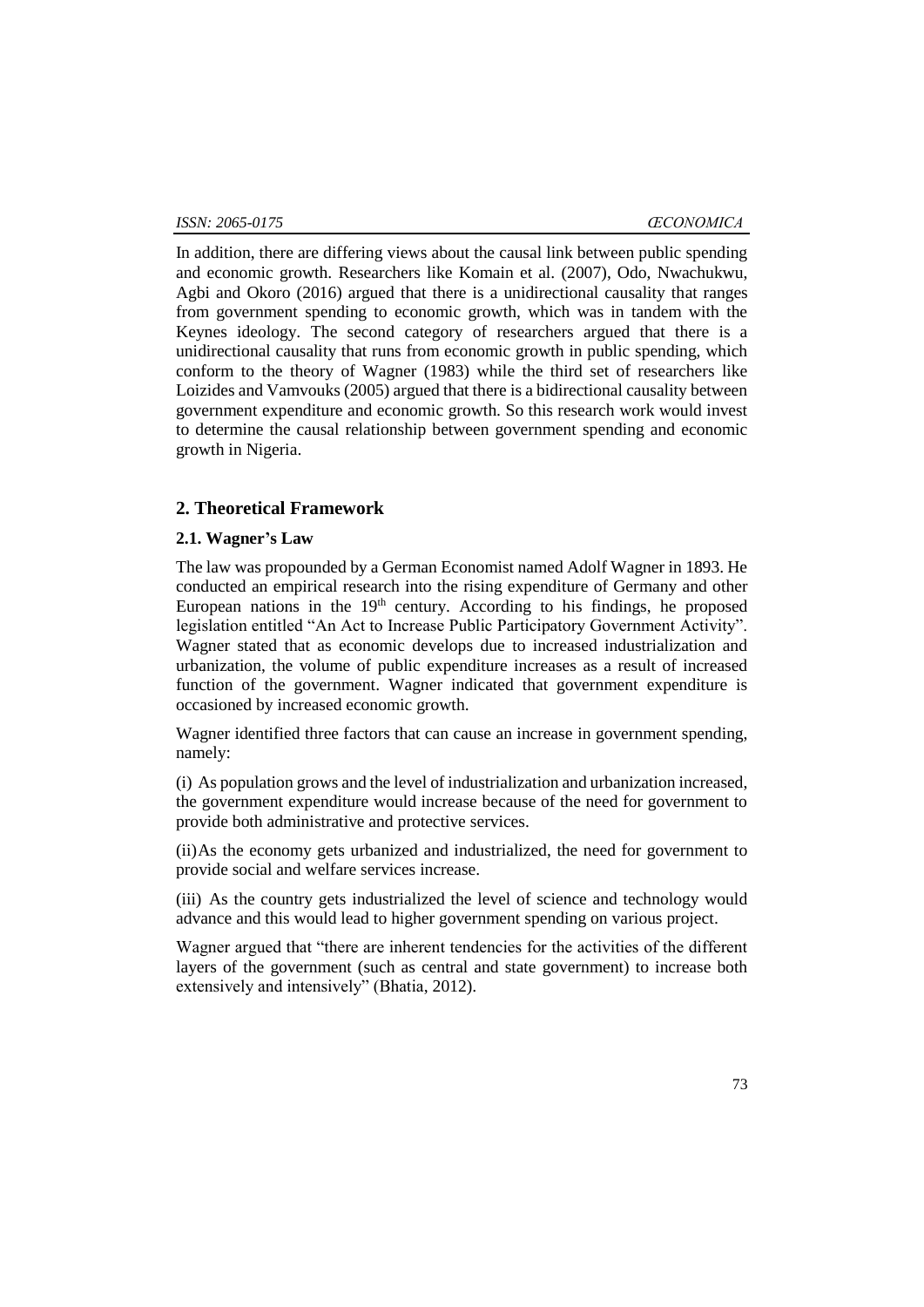# **2.2. Peacock and Wiseman's Theory of Government Spending.**

In 1961, Peacock and Wiseman published their empirical findings on the UK's economy between 1890 and 1955. Their work was grounded on the political theory of public spending. Established on their findings, they came up with these arguments: government likes to spend money, citizens do not like to increase their tax level, and the citizens keep increasing their need for social services. Therefore, there is a margin between the proposed government spending and the tax paid to the government and this margin can be reduced by large-scale disturbances like war. During the war, government would increase the tax rate and also expand the tax structure to generate revenue to finance the increase in defense expenditure and other social services. Although people may initially kick against the new tax rate but would latter accept this new tax rate because it is during war. After the war, people would have stimulated used to the new tax rate thus the rate would remain and in this, a new permanent tax rate has been reached, so there would be an increase in the revenue of the regime to finance its spending.

# **3. Literature Review**

Public expenditure is one of the fiscal policy instrument which the government uses in achieving the macroeconomic goals. Public spending is an outflow of resources from the government to other sectors of the economy, whether requited or unrequited (CBN, 2017). Government spending can be categorized into two, namely: capital expenditure and recurrent expenditure. Capital expenditures are expenses incurred on physical infrastructure and other expenditures that contributes to economic growth, while recurrent expenditure are expenses government incurred for the dayto-day running of government business.

In a panel data set of three developed countries namely; Greece, Ireland, and the UK Loizides and Vamvoukas (2005), found that public spending positively influence economic growth of the three countries. Similarly, in a panel data of 30 OECD countries between the period of 1970-2005, Olugbenga and Owoeye (2007), found that there is a relationship between public spending and economic growth. The study also revealed that there is a unidirectional causality that runs from economic growth to public spending in 10 of the countries, unidirectional causality that runs from public spending to growth for 16 of the countries and bidirectional causality relationship between public spending and economic growth in the reaming four countries. Furthermore, Devarajan, Swaroop and Hengful (1993), in their study of 14 developed countries between 1970 and 1990 found that expenditure on transportation, communication and health promotes economic growth while expenditure on education and defense adversely affects economic growth of the countries they studied. Bingxin et al. (2009), in their assessment of 44 developing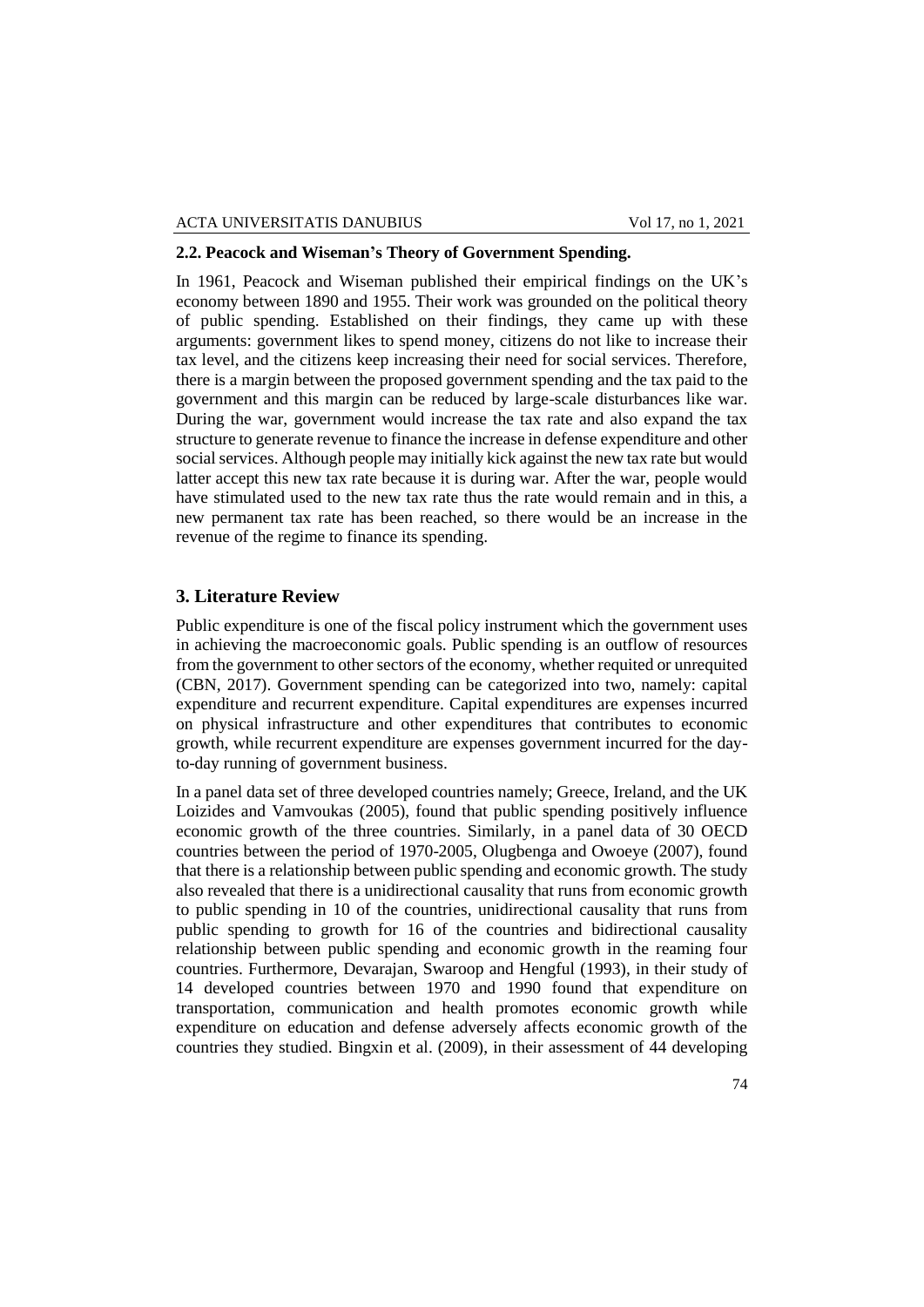countries from 1980 – 2004 using dynamic GMM technique found that expenditure on human capital propel economic growth in African countries, whereas it is expenditure on capital formation, agriculture, and education that propel economic growth in Asia countries, public spending has no impact on economic growth of Latin America.

Kweka and Morrissey (1996), in their study of Tanzania economy found that recurrent expenditure promotes economic growth while government spending on public investment hinders economic growth. Similarly, Komain et al. (2007), result revealed that government spending had a positive impact on Thailand's economic growth, also, there is unidirectional relationship between public spending and economic growth. Oke (2013), in his study of Nigeria used OLS technique and found that total expenditure and recurrent expenditure positively impact economic growth while capital expenditure distort economic growth in Nigeria. In the same vain, the result of Oziengbe (2013), investigation revealed that recurrent expenditure stimulate economic growth while capital expenditure hinders economic growth. Furthermore, Idenyi, Obinna, Agbi and Ogbonnaya (2016), in their study using Johansen cointegration estimation technique found that recurrent expenditure had positive impact on economic growth while capital expenditure adversely affect economic growth. They also found that there is unidirectional causality that runs from government capital expenditure to economic growth and bidirectional causality between government recurrent expenditure and economic growth.

Nurudeen and Usman (2010), in their study between 1970 and 2008 found that aggregate capital and recurrent expenditure negatively influence economic growth while disaggregate expenditure on health, communication and transportation promotes economic growth in Nigeria. Contrariwise, Oyediran, Sanni, Adedoyin and Oyewole (2016), found that recurrent expenditure promotes economic growth while capital expenditure deters economic growth in Nigeria. Lastly, Nworji, Okwu, Obiwuru and Nworji (2012), revealed that capital and recurrent expenditures on social and community services and recurrent expenditure on transfers positively impact economic growth in Nigeria while capital expenditure on transfers had no impact on economic growth in Nigeria.

#### **4. Methods**

#### **Model Specification**

Sequel to the theoretical framework and the empirical findings reviewed the model specification thereby followed the model of Nworji, Okwu, Obiwuru and Nworji (2012) with modifications.

GDPGR =f (ADCX, ADRX, ESCX, ESRX, SCSCX, SCRX, TRX, TCX)t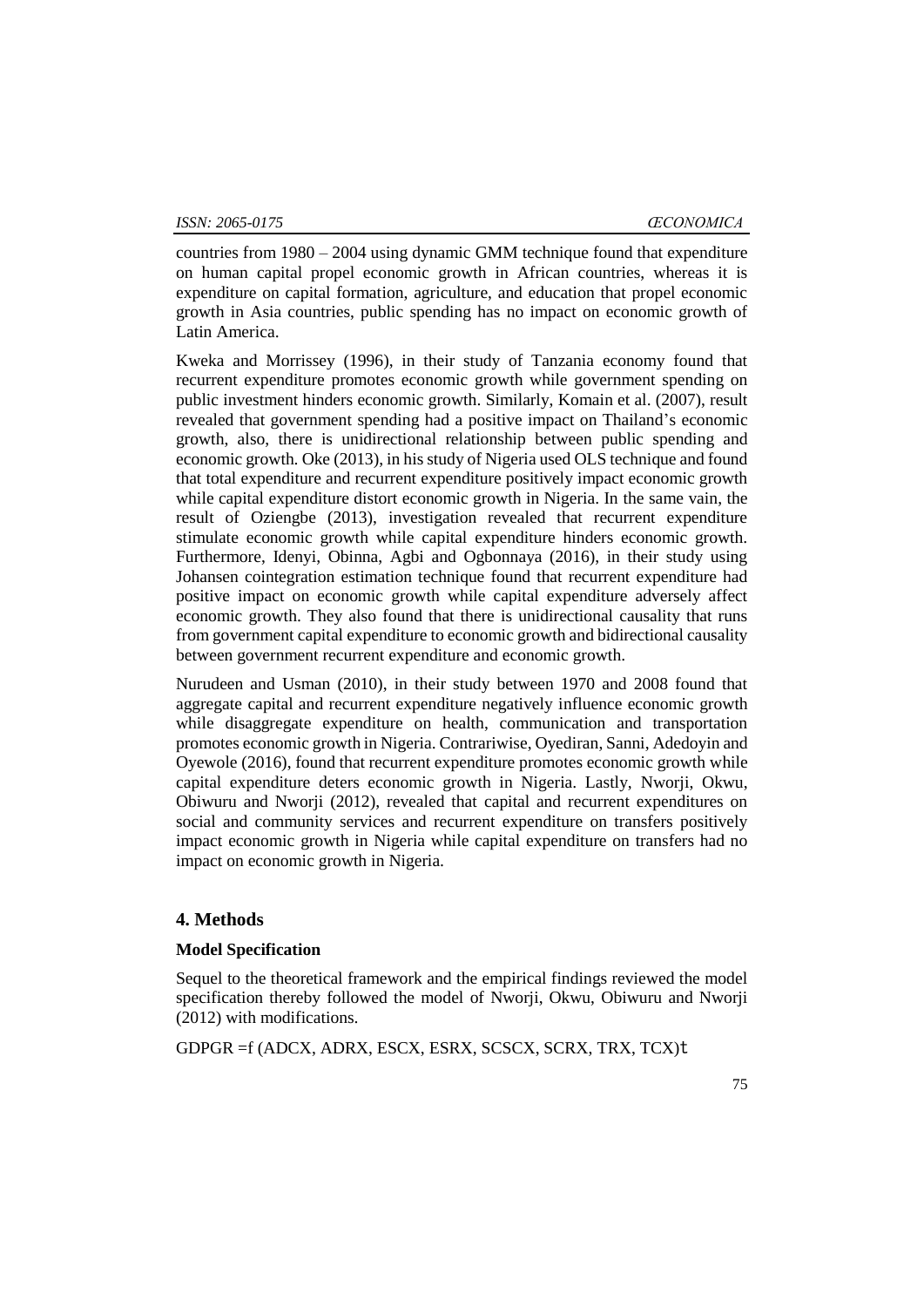GDPGR= *= 0+ 1ADCX* + *2*ADRX + *3*ESCX + *4*ESRX + *B5*SCSCX + *B6*SCRX *+*   $B7TRX + B8TCX +\mu t$  (1)

Where the following notation has been used:

GDPGR= gross domestic growth rate

 $ADCX =$  administration capital expenditure

 $ADRX =$  administration recurrent expenditure

 $\text{ESCX} =$  economic services capital expenditure

 $ESRX = economic$  services recurrent expenditure

 $SCSCX = social$  and community services capital expenditure

 $SCSRX = social$  and community services recurrent expenditure

TRX= Transfers recurrent expenditure

TCX= Transfers capital expenditure

 $\mu t$  = error term.

The econometrics form of equation 1 is displaced below in equation 2:

 $(GDPGR)$ t = $\beta$ *0+*  $\beta$ *1*(ADCX)t+  $\beta$ 2(ADRX)t +  $\beta$ 3(ESCR)t +  $\beta$ 4(ESRX)t +  $B5(SCSCX)t + B6(SCSRX)t + B7(TRX)t + B8(TCX)t + \mu t$  (2)

For an appropriate coefficient for the GDPGR with respect to the explanatory variables to be produce, I would transform the model equation (2) on log-linear econometrics form as seen below. Variable with negative value cannot be log so GDPGR was not logged which made the model to be log-linear.

GDPGRt  $=\beta 0$ + In $\beta I(ADCX)t$  + In $\beta 2$  (ADRX) t + In $\beta 3$  (ESCR) t +  $\beta 4$  (ESRX) t  $+$ In*B5*(SCSCX)t + In*B6*(SCSRX)t + In*B7*(TRX)t + In*B8*(TCX)t +  $\mu$ t (3)

Where In represents natural log.

#### **Operational Definition**

Based on the CBN statistical bulletin the variables are explained below:

- Administrating expenditures are government expenses on external defense, internal security, general administration and National assembly;
- Social and community service expenditures are government expenses on education, health and other social and community services;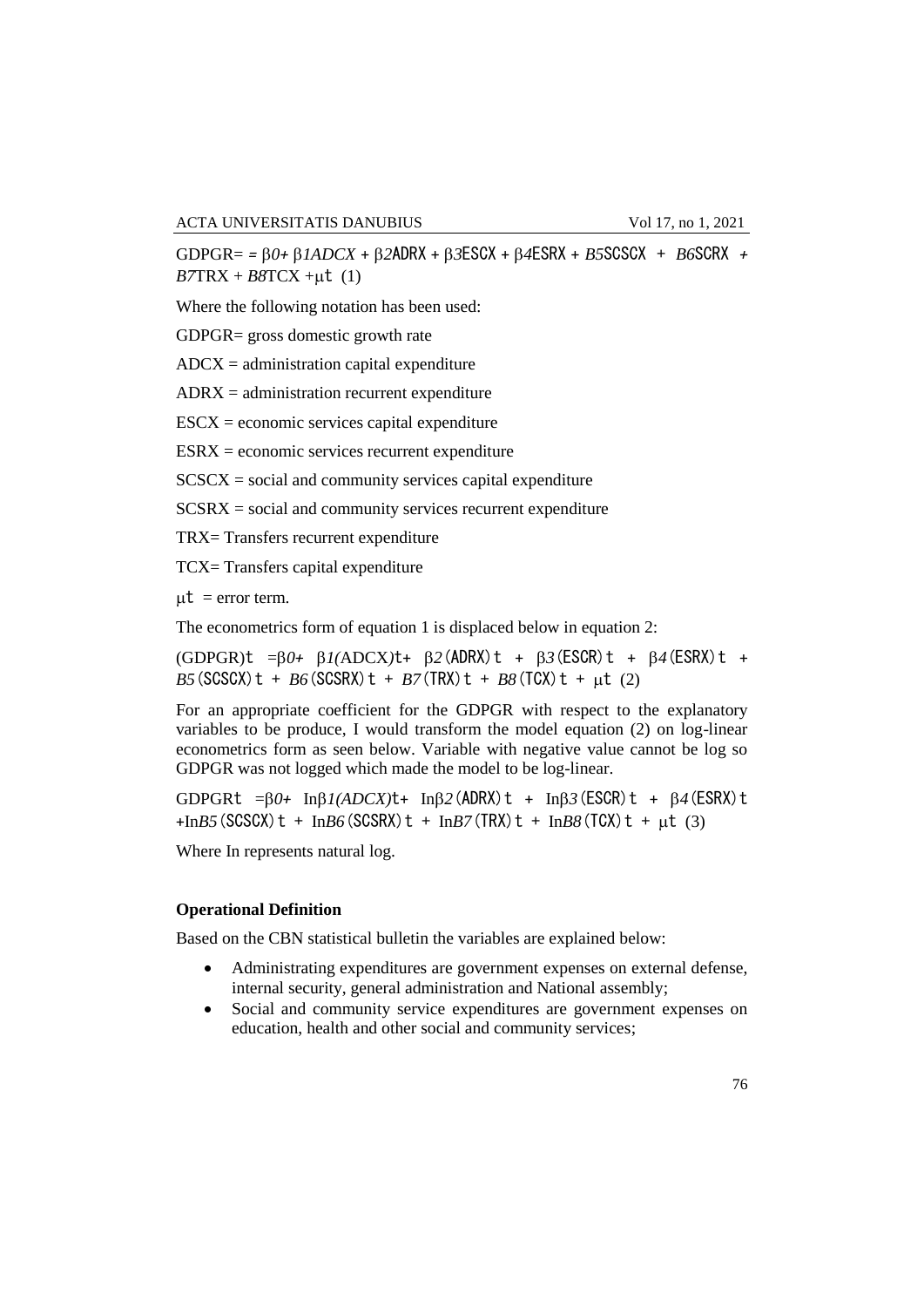- Economic services expenditures are government expenses on agriculture, construction, transportation and communication, and other economic services;
- Transfer expenditures are government expenses on public debt servicing, pension and gratuities, contingencies/subventions and other CFR charges.

# **Data and Source**

The study employs annual data covering the period 1981-2019. Data were collated from World Bank Data Base and Central Bank of Nigeria (CBN) statistical Bulletins.

# **5. Result and Discussion**

# **5.1. Unit Root Test**

The unit root test is a test used to determine the stationarity of variable(s). It is essential to know the stationarity of variable before it is been used because the stationarity or non-stationarity of a time series variable usually influence the behavior and properties of the variable strongly. In the literature, most time series variables are non–stationary and using non-stationary variable in model estimation might lend to spurious or nonsense regression results (Granger and Newbold, 1994).

## **UNIT ROOT TEST TABLE**

|                          | <b>AT LEVELS</b> |              |           | <b>IST DIFFERENCE</b> |           |          | <b>LEVEL</b>                        |
|--------------------------|------------------|--------------|-----------|-----------------------|-----------|----------|-------------------------------------|
| <b>VARIABLE</b>          | ADF-<br>Test     | $1\%$<br>C.V | 5%<br>C.V | ADF-<br><b>Test</b>   | $1\%$ C.V | 5% C.V   | OЕ<br><b>INTEGR</b><br><b>ATION</b> |
| LOG(ADCX)                | $-1.548$         | $-3.633$     | $-2.948$  | $-10.247$             | $-3.633$  | $-2.948$ | I(1)                                |
| <b>LOG(ADRX)</b>         | $-1.594$         | $-3.633$     | $-2.948$  | $-7.855$              | $-3.633$  | $-2.948$ | I(1)                                |
| <b>LOG(ESCX)</b>         | $-0.791$         | 3.627        | $-2.946$  | $-6.315$              | $-3.633$  | $-2.948$ | I(1)                                |
| LOG(ESRX)                | $-1.202$         | $-3.627$     | $-2.946$  | $-9.817$              | $-3.633$  | $-2.948$ | I(1)                                |
| <b>GDPGR</b>             | $-4.045$         | $-3.627$     | $-2.946$  | $-9.059$              | $-3.633$  | $-2.948$ | I(0)                                |
| LOG(SCSC<br>$\mathbf{X}$ | $-0.72$          | $-3.633$     | $-2.948$  | $-9.387$              | $-3.633$  | $-2.948$ | I(1)                                |
| LOG(SCSR<br>$\mathbf{X}$ | $-1.984$         | $-3.654$     | $-2.957$  | $-7.833$              | $-3.633$  | $-2.948$ | I(1)                                |
| LOG(TRX)                 | $-0.395$         | $-3.627$     | $-2.946$  | -7.886                | $-3.633$  | $-2.948$ | I(1)                                |
| LOG(TCX)                 | $-3.124$         | $-3.627$     | $-2.946$  | $-6.629$              | $-3.633$  | $-2.948$ | I(1)                                |

**Table 2. Unit Root Test**

Table above examined the statistical properties of all the variables. The ADF tests for unit root were conducted for the variables in the model and the results of the test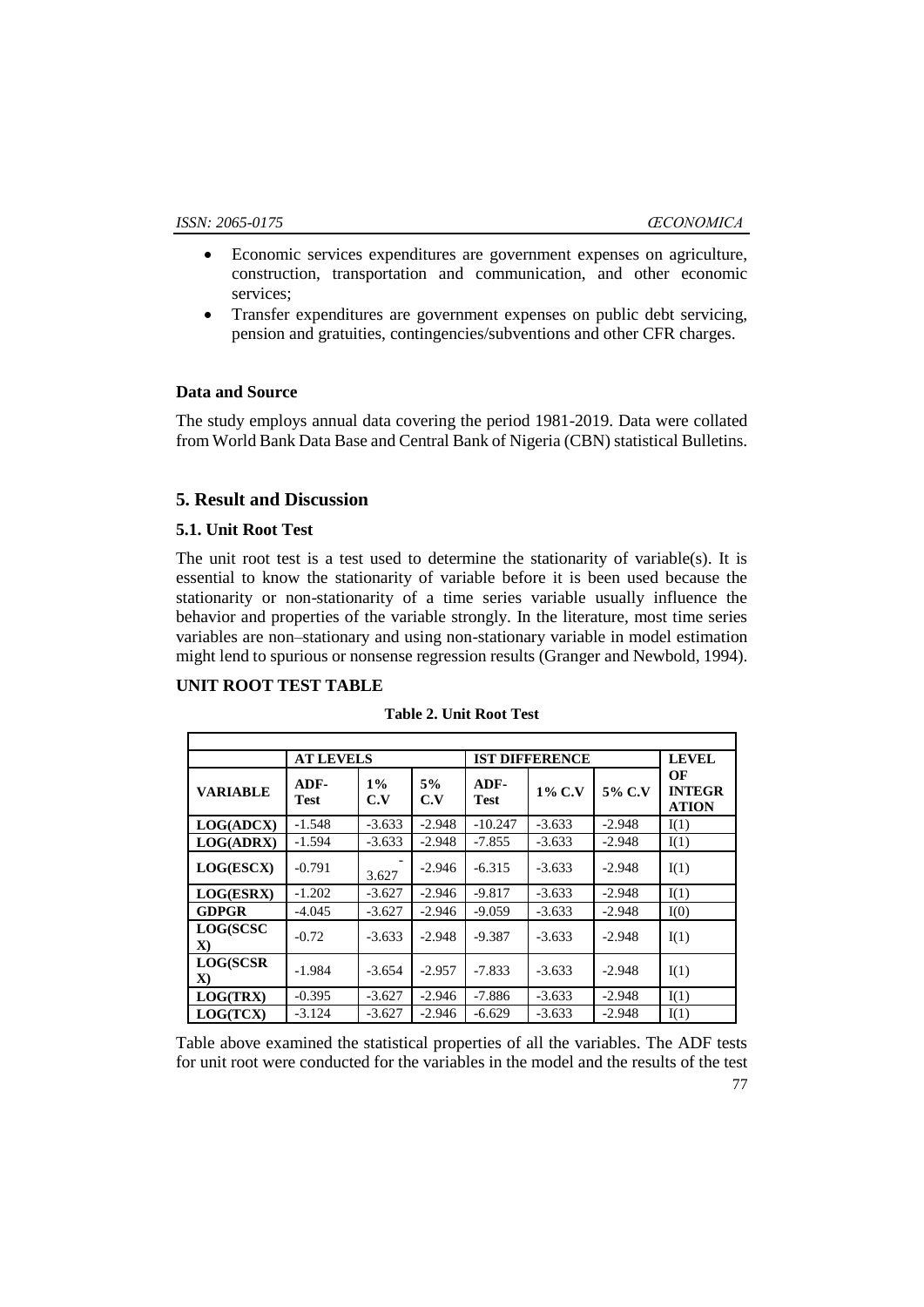at levels and first difference are presented above. The null hypothesis states that there is a unit root in each of the series that is each variable is non stationary and the rule of thumb is that the null hypothesis should be accepted if the absolute value of ADF statistic is greater than the critical value at any chosen level of significance. The ADF result in Table 2 indicates that variables like ADCX, ADRX, ESCX, ESRX, SCSCR, TRX and TCR are integrated of order one, I(1), while variable GDPGR is stationary at level. Based on the ADF test the condition for Johansen cointegration test is not met. This kind of conflict between the outcomes of the two tests is common in practice (Rahman, 2012). Consequently, this research would employ the ARDL – Bound testing method of co-integration analysis rather than the Johansen method.

#### **5.2. Co-integration Test**

Co-integration test is used to analyze non-stationary time series variable to estimate the long-run equilibrium in the system. Since the unit root test are of level integrate and first integrate the appropriate cointegration is ARDL Bound test because the test allows combination of fractionally integrated variables i.e. combines variables of different orders of integration. The Bounds cointegration test result is provided thus:

| <b>Test Statistic</b> | Value    | k        |
|-----------------------|----------|----------|
| F-statistic           | 4.83     | 8        |
| Critical Value Bounds |          |          |
| Significance          | I0 Bound | I1 Bound |
| 10%                   | 1.85     | 2.85     |
| 5%                    | 2.11     | 3.15     |
| 2.50%                 | 2.33     | 3.42     |
| 1%                    | 2.62     | 3.77     |

|  |  | <b>Table 3. ARDL Bounds Test</b> |  |
|--|--|----------------------------------|--|
|--|--|----------------------------------|--|

Using the ARDL bounds test, the result above shows that with the assumption of weak exogeneity on ADCX, ADRX, ESCX, ESRX, GDPGR, SCSCR, TRX and TCR, the hypothesis of no long run relationship can be rejected at 5% significant levels as the F-statistic for the model is greater than 5% of both I (0) and I (1) bounds of 2.11 and 3.15 respectively. Thus, this shows existence of long-run relationship between ADCX, ADRX, ESCX, ESRX, GDPGR, SCSCR, TRX and TCR.

#### **5.3. ARDL Analysis**

This subsection presents the result obtained from estimating the ARDL unrestricted error correction (short run or dynamic) model and the ARDL long-run (static) model in equation. Following this result, this study examines and estimates both short-run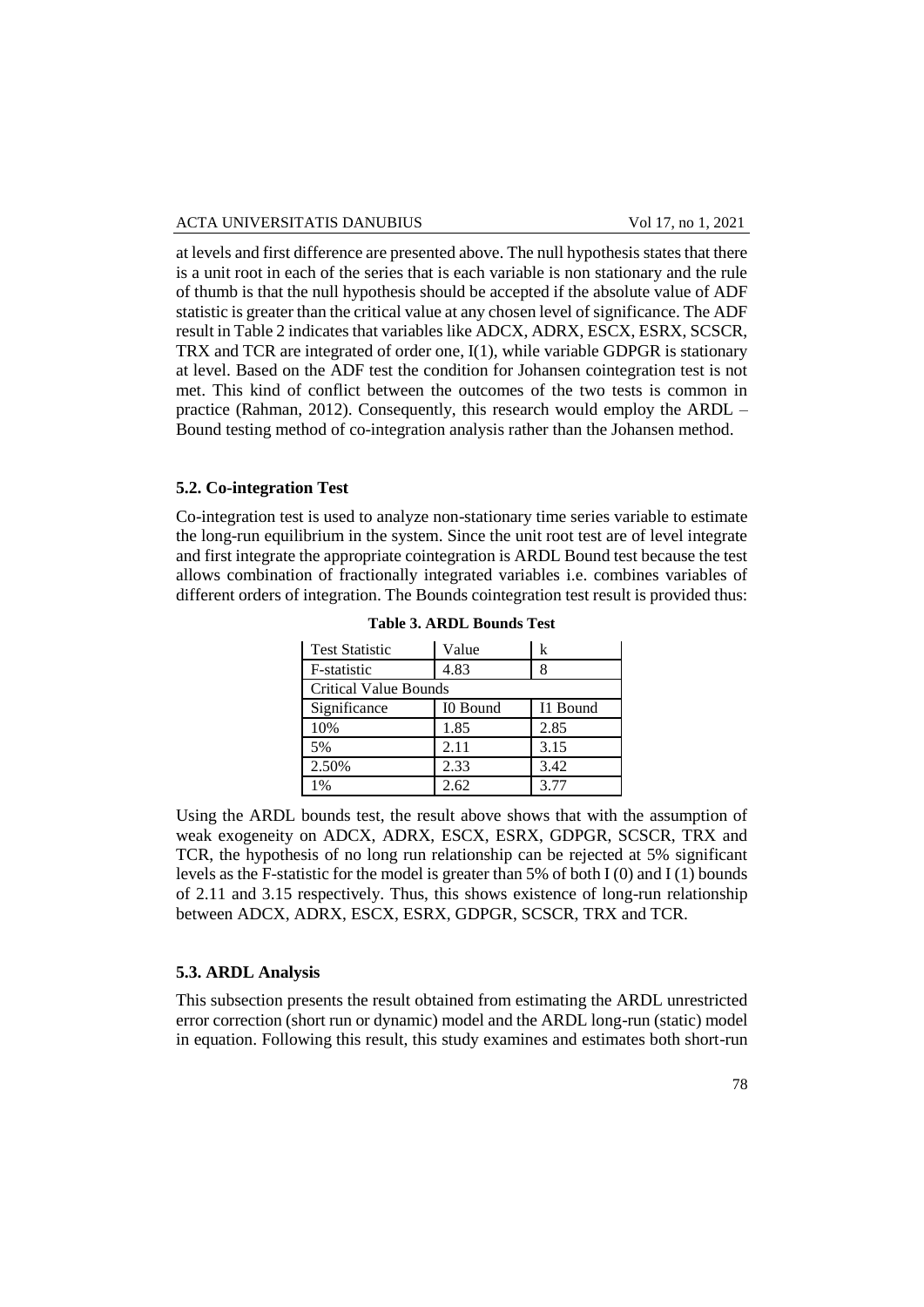dynamics and the long-run relationships ADCX, ADRX, ESCX, ESRX, GDPGR, SCSCR, TRX and TCR.

| <b>Variables</b> | Coefficient | <b>Std. Error</b> | t-Statistic | Prob.* |
|------------------|-------------|-------------------|-------------|--------|
| LOG(ESRX)        | $-4.301$    | 2.376             | $-1.809$    | 0.0871 |
| LOG(ESCX)        | $-6.365$    | 1.613             | $-3.946$    | 0.009  |
| LOG(ADRX)        | 10.337      | 3.935             | 2.627       | 0.017  |
| LOG(ADCX)        | $-0.945$    | 2.251             | $-0.419$    | 0.6796 |
| LOG(SCSCX)       | 5.296       | 2.653             | 1.996       | 0.0613 |
| LOG(SCSRX)       | 10.283      | 3.571             | 2.879       | 0.010  |
| LOG(TCX)         | $-0.525$    | 0.303             | $-1.737$    | 0.0995 |
| LOG(TRX)         | $-16.308$   | 3.965             | $-4.112$    | 0.007  |
|                  | 31.185      | 9.841             | 3.169       | 0.005  |

**Table 4. Long Run Multiplier Coefficient of ARDL**

#### **Long-Run ARDL Model Analysis**

The co integration equation is:

GDPGR = 31.185 - 4301LOG(ESRX) – 6.365LOG(ESCX) + 10.337LOG(ADRX) 0.945LOG(ADCX) + 5.296LOG(SCSRX) + 10.283LOG(SCSRX) 0.525LOG(TCX) – 16.308LOG(TRX).

The result revealed that ADRX, SCSCX and SCSRX have positive relationship with GDPGR, while ESRX, ESCX, ADCX, TCX and TRX had negative relationship with GDPGR. Also, the result showed that ESCX, ADRX, SCSRX and TRX have significant effect on GDPGR at 5% significant level while ESRX, SCSCX and TCX have significant effect on GDPGR at 10% significant level and ADCX is not significant.

The results showed that economic services recurrent expenditure and economic service capital expenditure both had a negative significant effect on the economic growth rate. This implies that as government increases it's recurrent and capital expenditure on services like agriculture, construction, transportation and communication the economic growth rate reduces. This does not conform to the a priori expectation.

In the same vein, both capital and recurrent expenditure on transfers had negative effect on the economic growth. This implies that as government increases both its recurrent expenditure and capital expenditure on debt services, pension and gratuities payment the economy growth would decline. This does not conform to the a priori expectation. However, transfer recurrent expenditure has a more negative effect than the capital expenditure.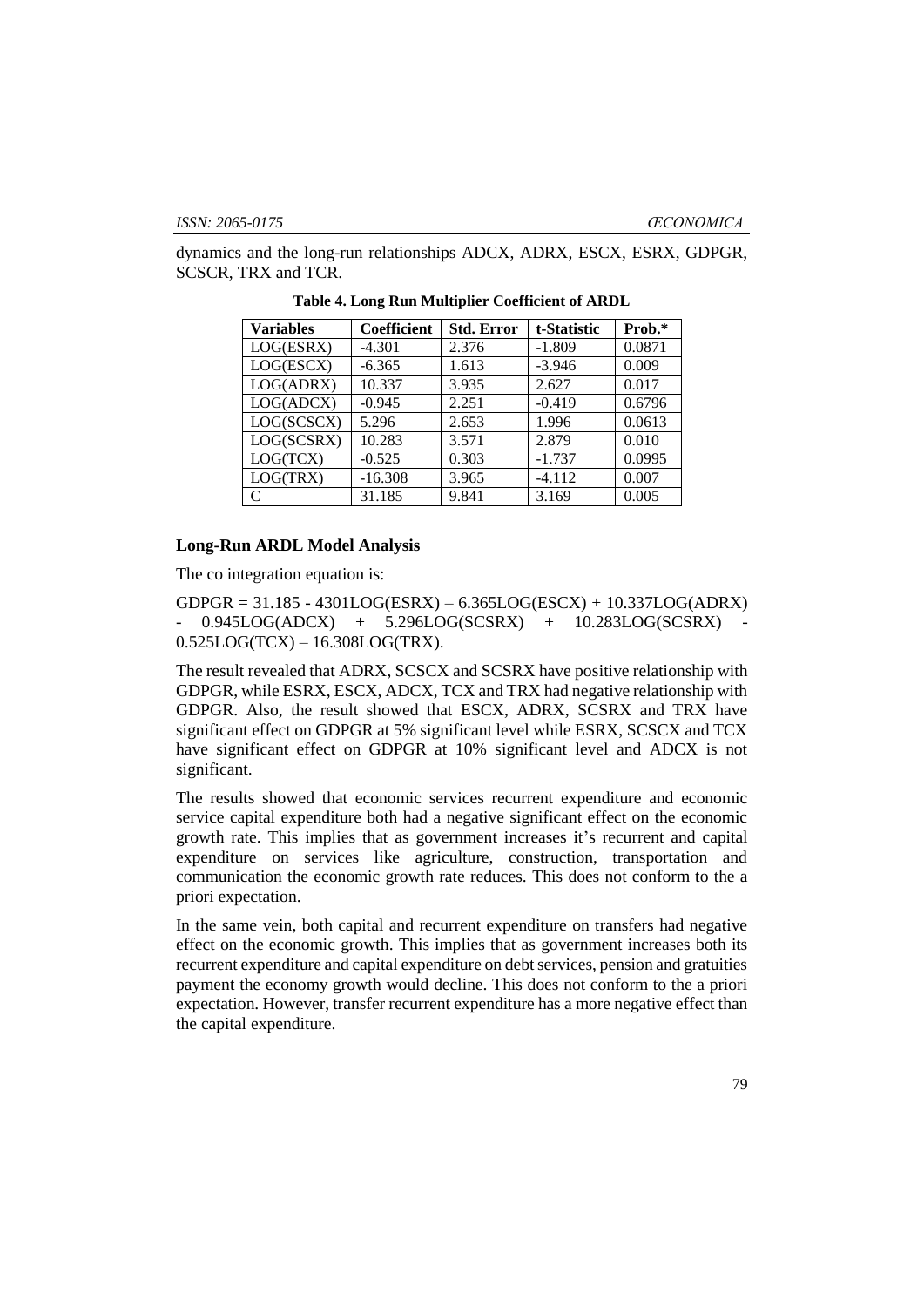However, administrative recurrent expenditure was found to have positive significant effect on economic growth rate. The result implies that as government increases its spending on administrative recurrent services the economy grows. This conforms to the a priori expectation.

Furthermore, social and community services (recurrent and capital expenditure) both have positive impact on the economic growth. This implies that as government increases it capital and recurrent expenditure on education and health sector the economy growth rate increases. This conforms to the a priori expectation.

Government spending on administrative expenditure does not have any effect on economy. This does not conform to the a priori expectation.

Engle-Granger Theorem establishes that when co-integration exist the encompassing power of the error correction mechanism over other forms of dynamic specifications. Therefore, the short run analysis is presented below using ECM.

#### **5.4. ARDLECM**

Sequel to the existence of co integration relationships among the variables as evident in the ARDL Bound test, Auto-Regressive Distributed Lag Error Correction Model estimation technique would be used to determine the short-run behavior of the variables. The Error Correction Model captures the short run dynamics of the system and its coefficient measures the speed of adjustment to obtain equilibrium in the event of shock to the system. The below table shows the result of the short run dynamics of equation.

| <b>Variables</b>   | <b>Coefficient</b> | <b>Std. Error</b>     | t-Statistic | Prob.* |
|--------------------|--------------------|-----------------------|-------------|--------|
| $DLOG(GDPGR(-1))$  | $-0.407$           | 0.091                 | $-4.463$    | 0.0003 |
| DLOG(ESCX)         | $-2.278$           | 0.794                 | $-2.869$    | 0.01   |
| DLOG(SCSRX)        | 2.01               | 0.856                 | 2.36        | 0.0046 |
| DLOG(TRX)          | $-3.296$           | 1.394                 | 3.722       | 0.0295 |
| CointEq $(-1)^*$   | $-0.879$           | 0.102                 | $-8.6$      | 0.000  |
|                    |                    |                       |             |        |
| R-squared          | 0.805              | Mean dependent var    |             | 0.217  |
| Adjusted R-squared | 0.754              | S.D. dependent var    |             | 4.872  |
| S.E. of regression | 2.417              | Akaike info criterion |             | 4.801  |
| Sum squared resid  | 157.751            | Schwarz criterion     |             | 5.156  |
| Log likelihood     | $-76.012$          | Hannan-Quinn criter.  |             | 4.923  |
| Durbin-Watson stat | 1.849              |                       |             |        |

|  |  | <b>Table 5. Ardlecm Table</b> |  |
|--|--|-------------------------------|--|
|--|--|-------------------------------|--|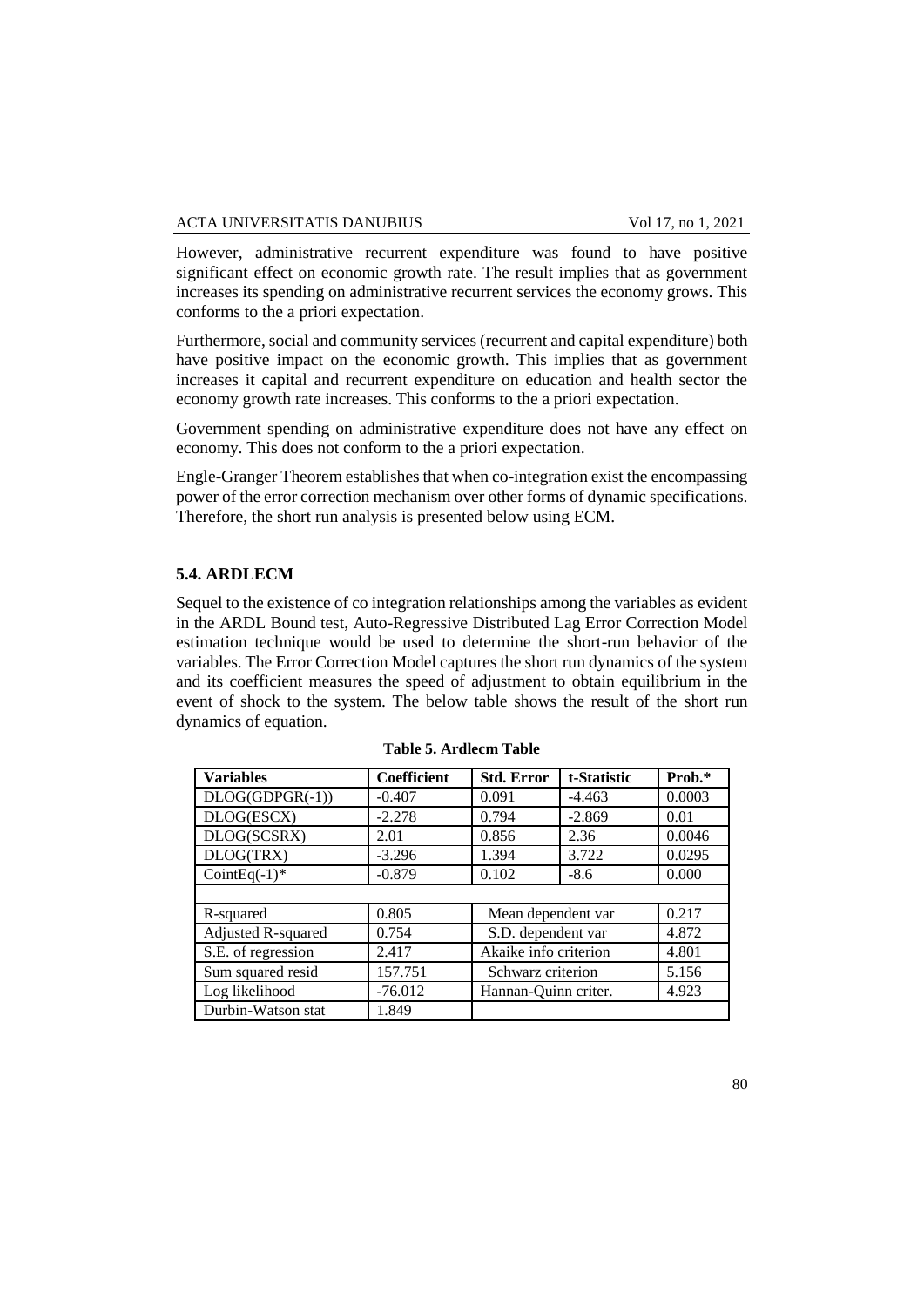### **Short-Run (Dynamic) ARDL Model Analysis**

The Table 5 above shows the short run (dynamics) results. The optimal lag combination for the models is obtained via Schwartz Information criterion (SIC). The result in table 5 is the Error Correction Mechanism.

The result above revealed that government expenditure on economic services capital expenditure had negative impact on economic growth. This implies that government expenditure on economic services capital projects inhibits economic growth, whereas, it supposed to enhance growth. The reason for this could be that the fund allocated for the projects were not judiciary utilized or the project not fully and properly implemented.

Social and community service recurrent expenditures was found to have positive impact on the economic growth. This implies that as Social and community service recurrent expenditures increases, the economic grows further. The reason for this could be that as government pays salaries for workers in the affected sector, the employee spend it within the economy thereby encouraging investor to invest in the economy, which would in turn promotes economic growth.

Transfer recurrent expenditures had a negative impact on the economic growth i.e. as more fund is expended on transfer recurrent expenditures the economy deteriorate further. The reason for this could be that the money that supposed to be spend on the projects that would enhance economic growth were been spend on debt servicing.

From the result the ECM term is well defined, that is negative and statistically significant at 5% level. The coefficient is -0.879 which indicates that 87.9 percent of the previous year's disequilibrium in economic growth is been corrected by ADCX, ADRX, ESCX, ESRX, SCSRX, SCSCR, TRX and TCR. This also showed the speed at which the model converges to equilibrium. The magnitude of this coefficient implies that nearly 87.9 percent of any disequilibrium in economic growth rate is corrected by the some of the selected variable within one period (one year). The implication is that the present value of economic growth will adjust to changes in ADCX, ADRX, ESCX, ESRX, SCSRX, SCSCR, TRX and TCR.

# **5.5. Test for Causal Relationship**

Granger causality test is use to investigate causal relationship between two variables in a time series. The method is a probabilistic account of causality; it uses empirical data sets to find patterns of correlation. A variable  $X$  is causal to variable  $Y$  if  $X$  is cause of Y. Two test would be obtain from each analysis, the first examines the null hypothesis that the variable Y does not Granger-cause variable X and the second test examines the null hypothesis that the X does not Granger-cause Y. If we fail to reject the former null hypothesis and reject the latter, then we conclude that Y changes are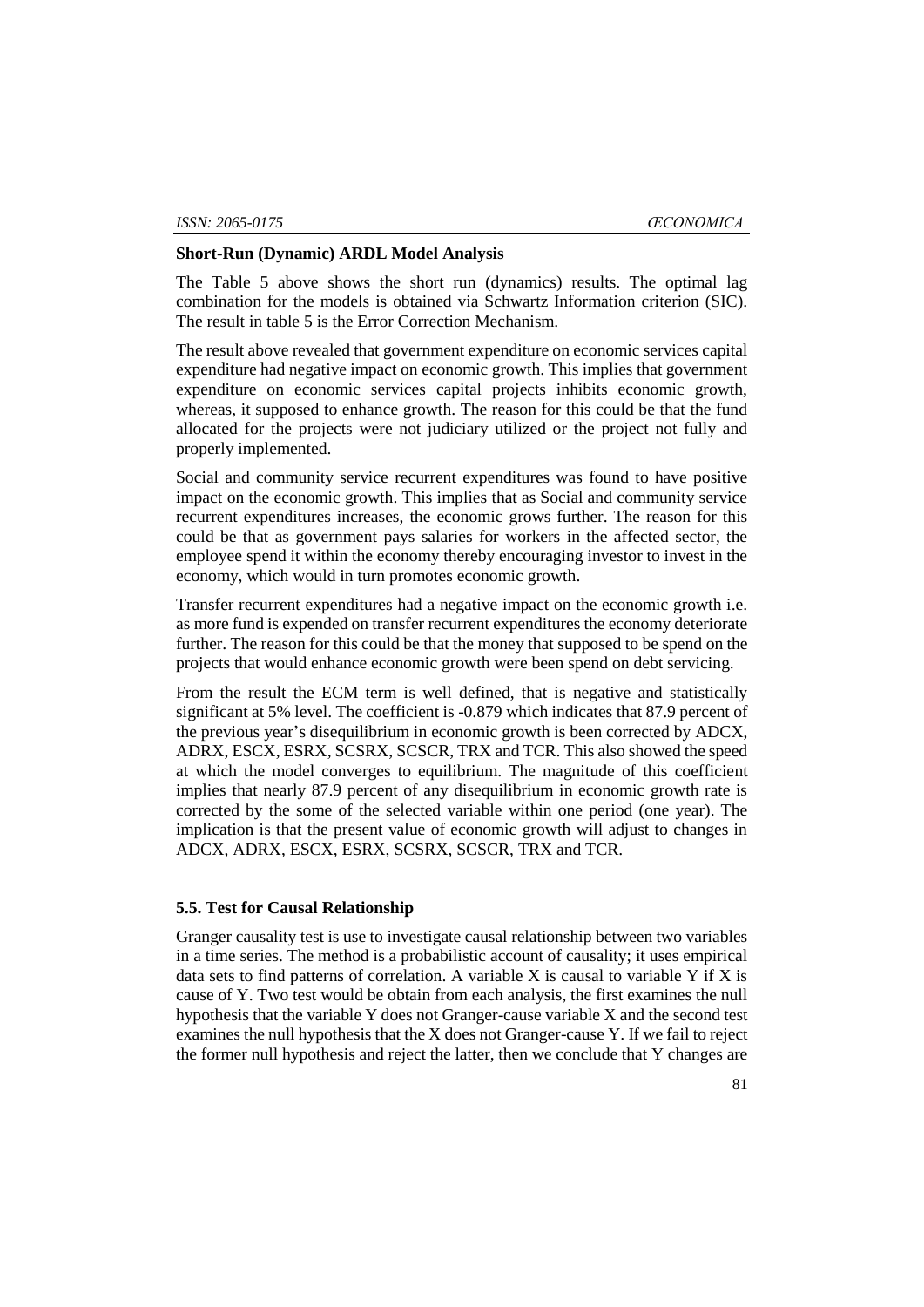#### ACTA UNIVERSITATIS DANUBIUS Vol 17, no 1, 2021

Granger-caused by a change in X. The null hypothesis is rejected if the probability value is more than 5% otherwise do not reject the null hypothesis if the probability value is less than 5%. Unidirectional causality will occur between two variables if either of the null hypothesis is rejected. Bidirectional causality exists if both null hypotheses are rejected and no causality exists if neither of the null hypothesis is rejected.

| Null Hypothesis:                                  | Obs                                   | F-<br>Statistic | Prob.                   |
|---------------------------------------------------|---------------------------------------|-----------------|-------------------------|
| LOG(ESRX) does not Granger Cause<br><b>GDPGR</b>  | 32                                    | 1.511           | 0.237                   |
| GDPGR does not Granger Cause LOG(ESRX)            |                                       | 0.338           | 0.923<br>8              |
| LOG(ESCX) does not Granger Cause<br><b>GDPGR</b>  | 32                                    | 1.579           | 0.216                   |
| GDPGR does not Granger Cause LOG(ESCX)            |                                       | 1.075           | 0.425                   |
| LOG(ADCX) does not Granger Cause<br><b>GDPGR</b>  | 32                                    | 4.466           | 0.007<br>$\overline{2}$ |
| GDPGR does not Granger Cause LOG(ADCX)            |                                       | 0.308           | 0.939                   |
| LOG(ADRX) does not Granger Cause<br><b>GDPGR</b>  | 3<br>$\overline{3}$<br>$\overline{2}$ | 2.741           | 0.048                   |
| GDPGR does not Granger Cause LOG(ADRX)            |                                       | 0.415           | 0.878                   |
| LOG(SCSCX) does not Granger Cause<br><b>GDPGR</b> | 3<br>$\overline{2}$                   | 1.842           | 0.152                   |
| GDPGR does not Granger Cause LOG(SCSCX)           |                                       | 1.130           | 0.396                   |
| LOG(SCSRX) does not Granger Cause<br><b>GDPGR</b> | 32                                    | 1.084           | 0.419                   |
| GDPGR does not Granger Cause LOG(SCSRX)           |                                       | 0.896           | 0.534                   |
| LOG(TCX) does not Granger<br><b>GDPGR</b>         | Cause<br>3<br>$\overline{2}$          | 0.207           | 0.979                   |
| GDPGR does not Granger Cause LOG(TCX)             |                                       | 0.596           | 0.534                   |
| LOG(TRX) does not<br>Granger                      | 3<br>Cause                            |                 |                         |
| <b>GDPGR</b>                                      | $\overline{2}$                        | 0.357           | 0.914                   |
| GDPGR does not Granger Cause LOG(TRX)             |                                       | 1.235           | 0.344                   |

## **Table 6. Pairwise Granger Causality Test**

The Pairwise causality test in table 6 suggests the following: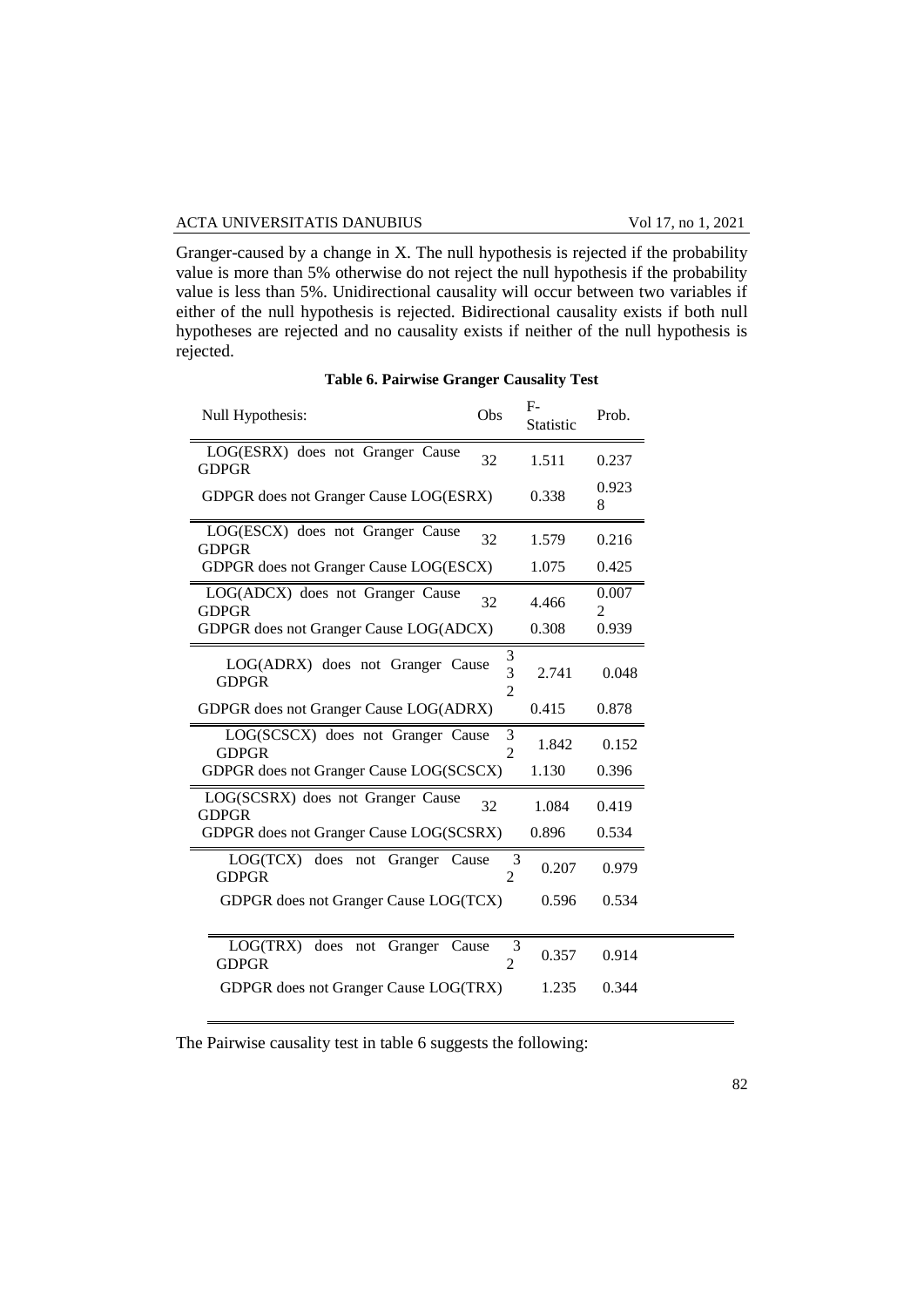(i) There is a uni-directional causality from ADCX to GDPGR significant at 5%level, i.e administration capital expenditure contributes to economic growth rate.

(ii) There is a uni-directional causality from ADRX to GDPGR significant at 5%level, i.e administration capital expenditure contributes to economic growth rate.

This study tandem with Keynesian hypothesis which stated that increase in government expenditure would lead to economic growth, also, this findings conform to the findings of Komain et at. (2007), Olugbenga and Owoeye (2007) and Nwachuku, Agbi and Okoro (2016).

# **6. Conclusion and Recommendations**

### **6.1. Conclusion**

This paper assessed the relationship between public expenditure and economic growth in Nigeria with the use of annual data between 1981 and 2019. Based on the empirical results and discussion of findings, it is concluded that the variables cointegrate as revealed in the Bound test. Also from the findings we concluded that there is both the long-run and the short-run relationship Nigeria economic growth and public expenditures.

Furthermore, it is also concluded from the result that, administrative recurrent expenditure, social and community services capital expenditure and social and community services recurrent expenditure had positive relationship with economy growth, while economic services recurrent expenditure, economic services capital expenditure, Transfers capital expenditure and Transfers recurrent expenditure had negative relationship with economy growth. And administration capital expenditure had no impact on the economy growth. Moreover, it is concluded that Bound test confirmed that the variables cointegrated. Granger causality shows that there is unidirectional causality test from administration capital expenditure, administrative recurrent expenditure to economic growth rate.

#### **6.2. Recommendations**

The focus of this study is to establish the nexus between public spending and economic growth in Nigeria. Having done the analysis and obtained the results as presented and discussed in the previous section, I recommend the appropriate policies that will show the way forward out of this predicament as revealed in this study.

I. The study revealed that both recurrent and capital expenditure on social and community services like education, health etc had positive impact on the economic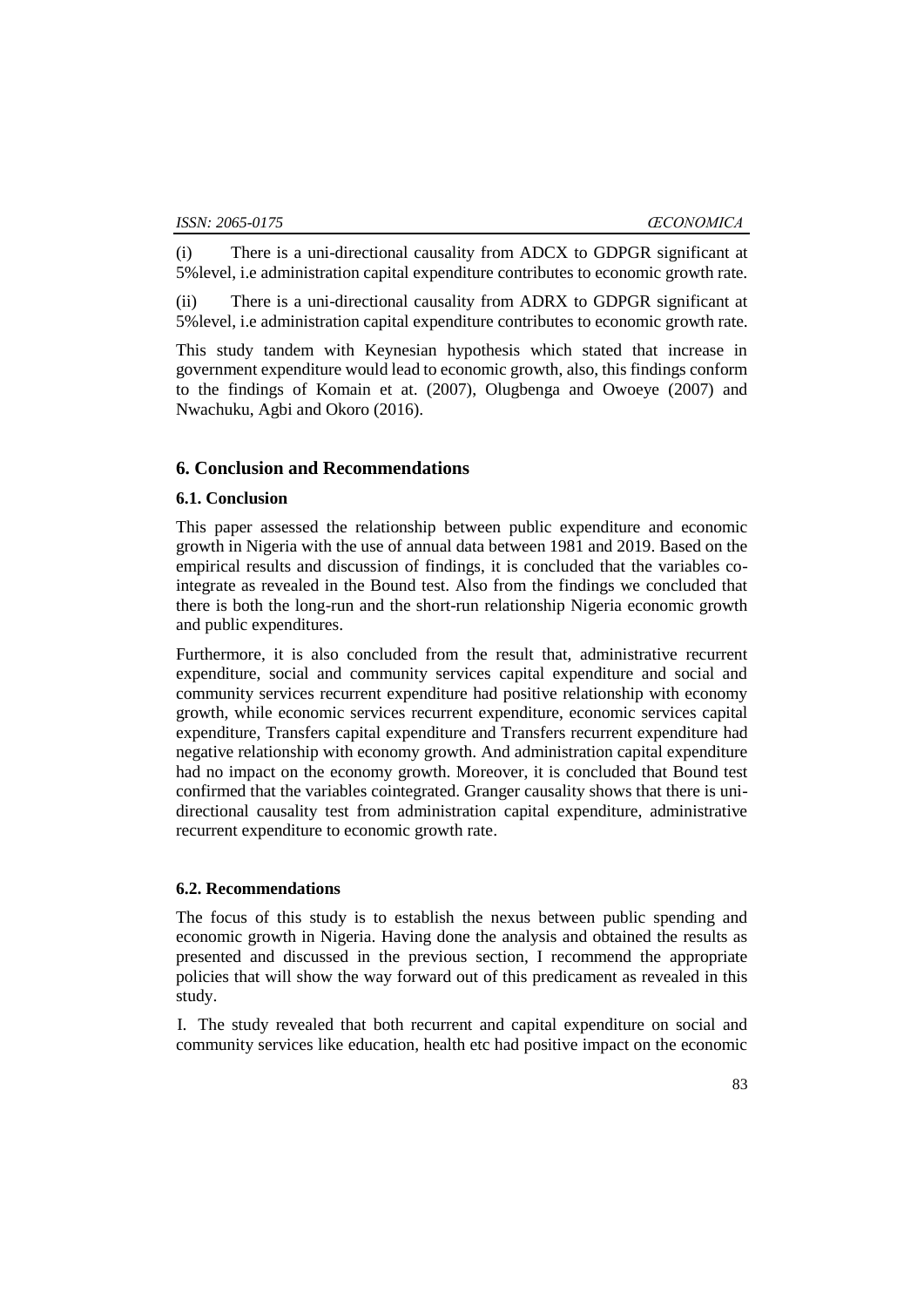growth, therefore government should increase her spending in these sectors to boost the economy and to move towards achieving vision 2030.

II. Since the study showed that capital and recurrent expenditure on transfer like debt services, pension and gratuities, contingencies and subventions had a negative effect on the economy, the budgetary allocation to this sector should be kept as low as possible. Also government should reduce her borrowing in order to reduce debt services.

III. Since the revealed that administrative recurrent expenditure contributes to economic growth while administration capital expenditure impede economic growth therefore, government should increase its expenditure on administrative recurrent expenditure at the expense of administration capital expenditure.

IV. Furthermore, the study revealed recurrent and capital expenditure on economic services like agriculture, construction, transportation and communication had negative impact on the economy, as against the positive impact that it was expected to have therefore government should monitor the proper disbursement of the allocated fund, block all loopholes and ensure full implementation of budget.

#### **References**

Adegboyo Olufemi (2020). The Nexus between Taxation and Nigerian Economic Growth. *Skyline Business Journal 16(1)*, pp. 55-67. https://doi.org/10.37383/SBJ160105.

Agbonkhese, A. O. & Asekome, M. O (2014). Impact of public expenditure on the growth of Nigerian economy. *European Scientific Journal* Vol. 10, No.28, pp. 219-229.

Akpan, N. (2005). Government Expenditure and Economic Growth in Nigeria: A Disaggregated Approach. *CBN Economic and Financial Review,* 43(1).

Bhatia H. L (2002). *Public Finance, 25th edition*. Vikas Publishing House, PVT Ltd*, India*.

Bhatia, H. L. (2012). *Public Finance 27th edition*. Vikas Publishing House PVT, Limited. New Delhi.

Bingxin, Yu; Fan, S. & Saurkar, A. (2009). Does composition of government spending matter to economic growth?" *Proceedings of the International Association of Agricultural Economists Conference, Beijing, China.*

Castles, F.G. & Dowrick, S. (1990). Impact of government spending levels on medium term economic growth in the OECD, 1960– 1985. *Journal of Theoretical Policies*, (20)1, pp. 173–204.

Chude, N. P & Chude, D. I. (2013). Impact of government expenditure on economic growth in Nigeria. *International Journal of Business and Management Review* Vol. 1 No.4 pp. 64-71.

Devarajan, D.; Swaroop, V. & Hengful, Z. (1993). What the government buy? The composition of public spending and economic performance. *World Bank Working Papers* 1082.

Devarajan, S.; Swaroop, V. & Zou H. (1996). The consumption of Public Expenditure and Economic Growth". *Journal of Monetary Economics*, Vol. 37, pp. 313-344.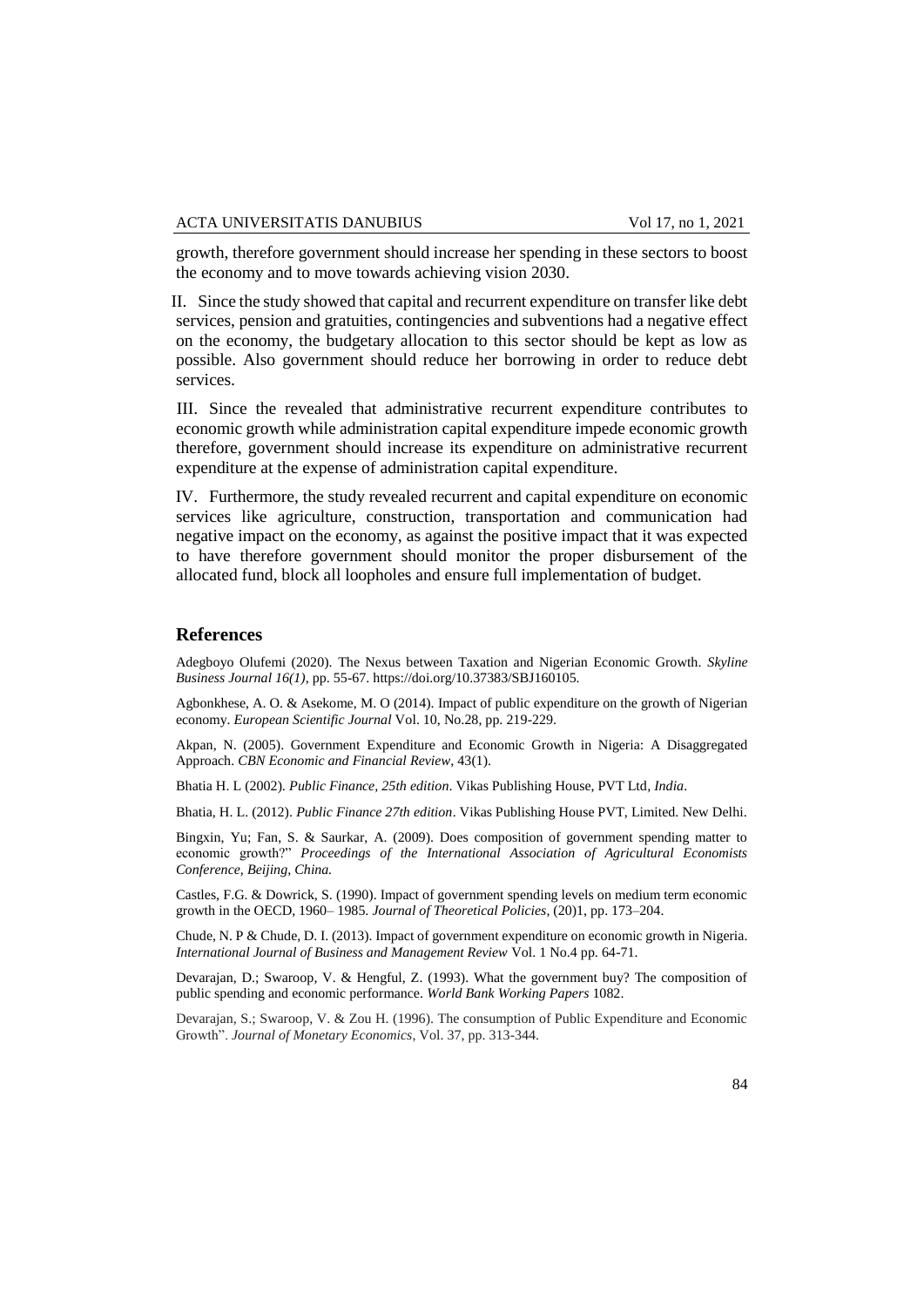Egbetunde, T. & Fasanya I. (2013). Public Expenditure and Economic Growth in Nigeria: Evidence from Auto-Regressive Distributed Lag Specification. *Zagreb International Review of Economics and Business,* Vol. 16, No. 1, pp. 79-92.

Fajingbesi, A. A. & Odusola, A. F. (1999). Public Expenditure and Growth. A Paper Presented at a *Training Programme on Fiscal Policy Planning Management in Nigeria*, Organized by NCEMA, Ibadan, Oyo state, pp. 137-179.

Idenyi, O. S.; Obinna, N. J.; Agbi, P. E. & Ogbonnaya, O. T. (2016). Analysis of government expenditure and economic growth in Nigeria: Application of Co integration Methodology. *Asian Research Journal of Arts and social sciences* 1(4), pp. 1-17.

Jhingan, M. L. (2004). Advance Economic Theory. *Vrinda Publications Limited*. Delhi*.*

Keynes, JM. (1936). *The General Theory of Employment, Interest and Money*, Vol. 7. Cambridge: MacMillan.

Komain, J. & Brahmasrene, T. (2007). The relationship between government expenditures and economic growth in Thailand. *Journal of Economics and Economic Education Research*, Vol. 8(1), pp. 93-104.

Kweka, J. P. & Morrissey, O. (1996). Government Spending and Economic Growth in Tanzania. *Credit Research Paper no. 00/6.*

Landau, D. L. (1983). Government Expenditure and Economic Growth: A Cross Country Study, *Southern Economic Journal*, (49), pp. 783 – 792*.*

Loizides, J. & Vamvoukas, G. (2005). Government Expenditure and Economic Growth: Evidence from Trivariate Causality Testing. *Journal of Applied Economics*, Vol. 8, No 1, pp. 125-152*.*

Maku, O. E. (2009). Does Government Spending Spur Economic Growth in Nigeria? *Munich Personal RePEc Archive. http://mpra.ub.uni-muenchen.de/17941/ MPRA Paper* no. 17941*.*

Maku, O. E. (2014). Public expenditure and economic growth nexus in Nigeria: A time series analysis. *Public policy and Administration Research* Vol.4 No. pp. 7 97-109.

Niloy B.; Emranul, H. M & Osborn, DR. (2003). *Public expenditure and economic growth: a disaggregated analysis for developing countries*. www.socialsciences.manchester.ac.uk/cgber/dpcgbr.30.pdf.

Nurudeen, A. & Usman, A. (2010). Government Expenditure and Economic Growth in Nigeria, 1970- 2008: A Disaggregated Analysis. *Business and Economics Journal*, Vol. 4.

Nworji, I. F.; Okwu, A.T.; Obiwuru, T.C. & Nworji, L. O. (2012). Effects of public expenditure on economic growth in Nigeria: A disaggregated time series analysis*. International Journal of Management Sciences and Business Research,* Vol.1 No.7 pp. 1-15.

Odo, S. I.; Igberi, C. O. & Anoke CI. Public debt and public expenditure in Nigeria: A causality analysis. *Research Journal of Finance and Accounting*, 7 (10), pp. 27–38*.*

Ogiogio, G.O. (1995). Government expenditure and economic growth in Nigeria. *Journal of economic management*, 2(1).

Oke, M. O. (2013). Budget implementation and economic growth in Nigeria. *Developing country studies* Vol.3, No. 13, pp. 1-7.

Olugbenga, A. O. & Owoye, O. (2007). *Public Expenditure and Economic Growth*. New Evidence from OECD Countries.